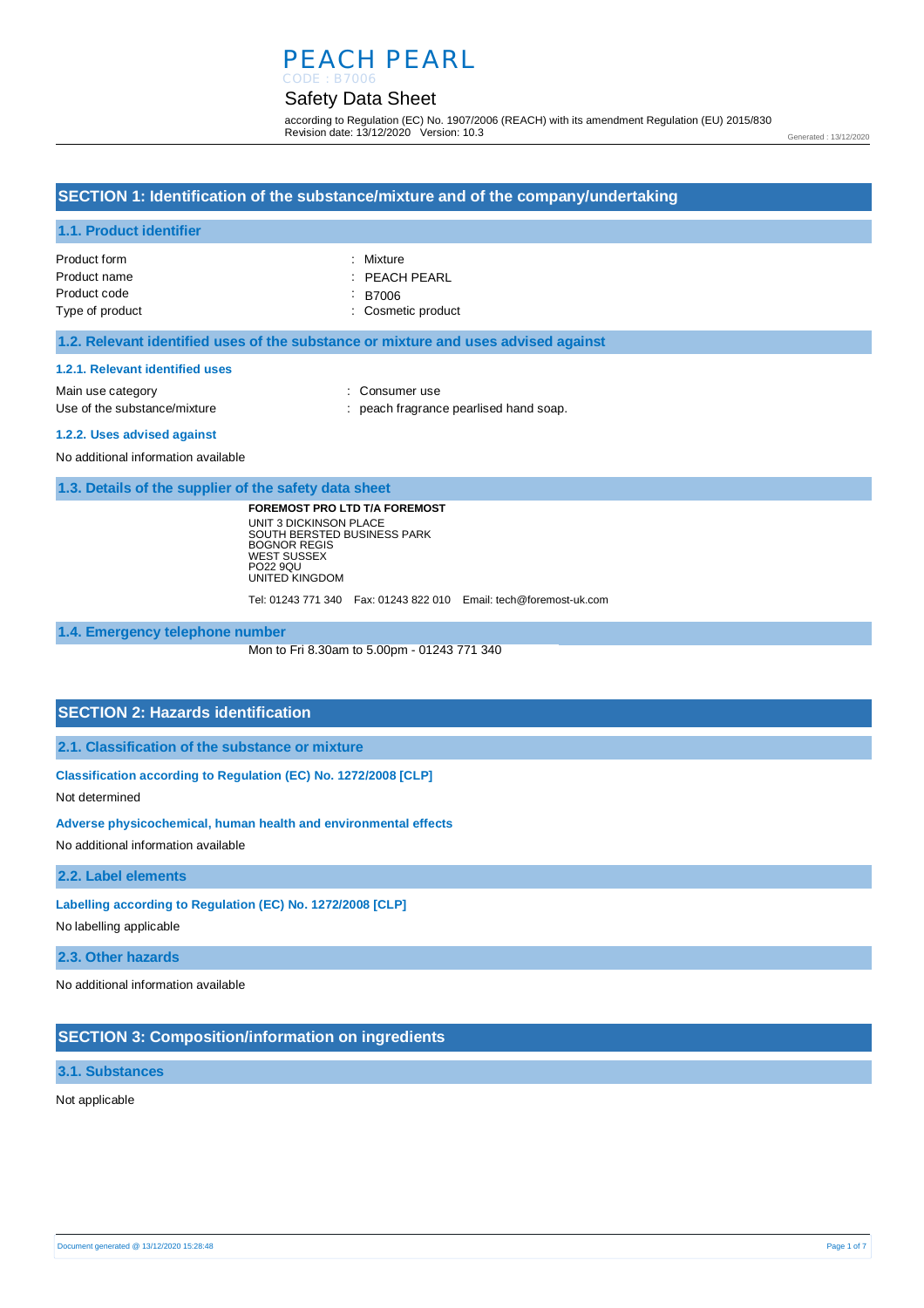## PEACH PEARL B7006

## Safety Data Sheet

according to Regulation (EC) No. 1907/2006 (REACH) with its amendment Regulation (EU) 2015/830

| 3.2. Mixtures               |                                                                           |               |                                                                                     |
|-----------------------------|---------------------------------------------------------------------------|---------------|-------------------------------------------------------------------------------------|
| <b>Name</b>                 | <b>Product identifier</b>                                                 | $\frac{9}{6}$ | <b>Classification according to</b><br><b>Regulation (EC) No.</b><br>1272/2008 [CLP] |
| Sodium laurylether sulphate | (CAS-No.) 68891-38-3<br>(EC-No.) 500-234-8<br>(REACH-no) 01-2119488639-16 | $5 - 10$      | Eye Dam. 1, H318<br>Skin Irrit. 2, H315                                             |

| Specific concentration limits:            |                                                                          |                                                                           |
|-------------------------------------------|--------------------------------------------------------------------------|---------------------------------------------------------------------------|
| <b>Name</b>                               | <b>Product identifier</b>                                                | <b>Specific concentration limits</b>                                      |
| Sodium laurylether sulphate               | CAS-No.) 68891-38-3<br>(EC-No.) 500-234-8<br>(REACH-no) 01-2119488639-16 | $(5 ≤ C < 10)$ Eye Irrit. 2, H319<br>$(10 \leq C < 100)$ Eye Dam. 1, H318 |
| Full text of H-statements: see section 16 |                                                                          |                                                                           |

| <b>SECTION 4: First aid measures</b>                                       |                                                                                                                                                                                                                                                                                                   |
|----------------------------------------------------------------------------|---------------------------------------------------------------------------------------------------------------------------------------------------------------------------------------------------------------------------------------------------------------------------------------------------|
| 4.1. Description of first aid measures                                     |                                                                                                                                                                                                                                                                                                   |
| First-aid measures after eye contact<br>First-aid measures after ingestion | : IF IN EYES: Rinse cautiously with water for several minutes. Remove contact lenses, if<br>present and easy to do. Continue rinsing. If eye irritation persists: Get medical<br>advice/attention.<br>: Give nothing or a little water to drink. Get medical advice/attention if you feel unwell. |
| 4.2. Most important symptoms and effects, both acute and delayed           |                                                                                                                                                                                                                                                                                                   |
| Symptoms/effects after eye contact<br>Symptoms/effects after ingestion     | : Causes eye irritation.<br>: May cause a light irritation of the linings of the mouth, throat, and gastrointestinal tract.                                                                                                                                                                       |

**4.3. Indication of any immediate medical attention and special treatment needed**

Treat symptomatically.

| <b>SECTION 5: Firefighting measures</b>                    |                                     |  |
|------------------------------------------------------------|-------------------------------------|--|
| 5.1. Extinguishing media                                   |                                     |  |
| Suitable extinguishing media                               | : Carbon dioxide. Dry powder. Foam. |  |
| 5.2. Special hazards arising from the substance or mixture |                                     |  |
| No additional information available                        |                                     |  |
| <b>5.3. Advice for firefighters</b>                        |                                     |  |

No additional information available

## **SECTION 6: Accidental release measures**

**6.1. Personal precautions, protective equipment and emergency procedures**

### **6.1.1. For non-emergency personnel**

No additional information available

#### **6.1.2. For emergency responders**

No additional information available

**6.2. Environmental precautions**

#### No additional information available

Document generated @ 13/12/2020 15:28:48 Page 2 of 7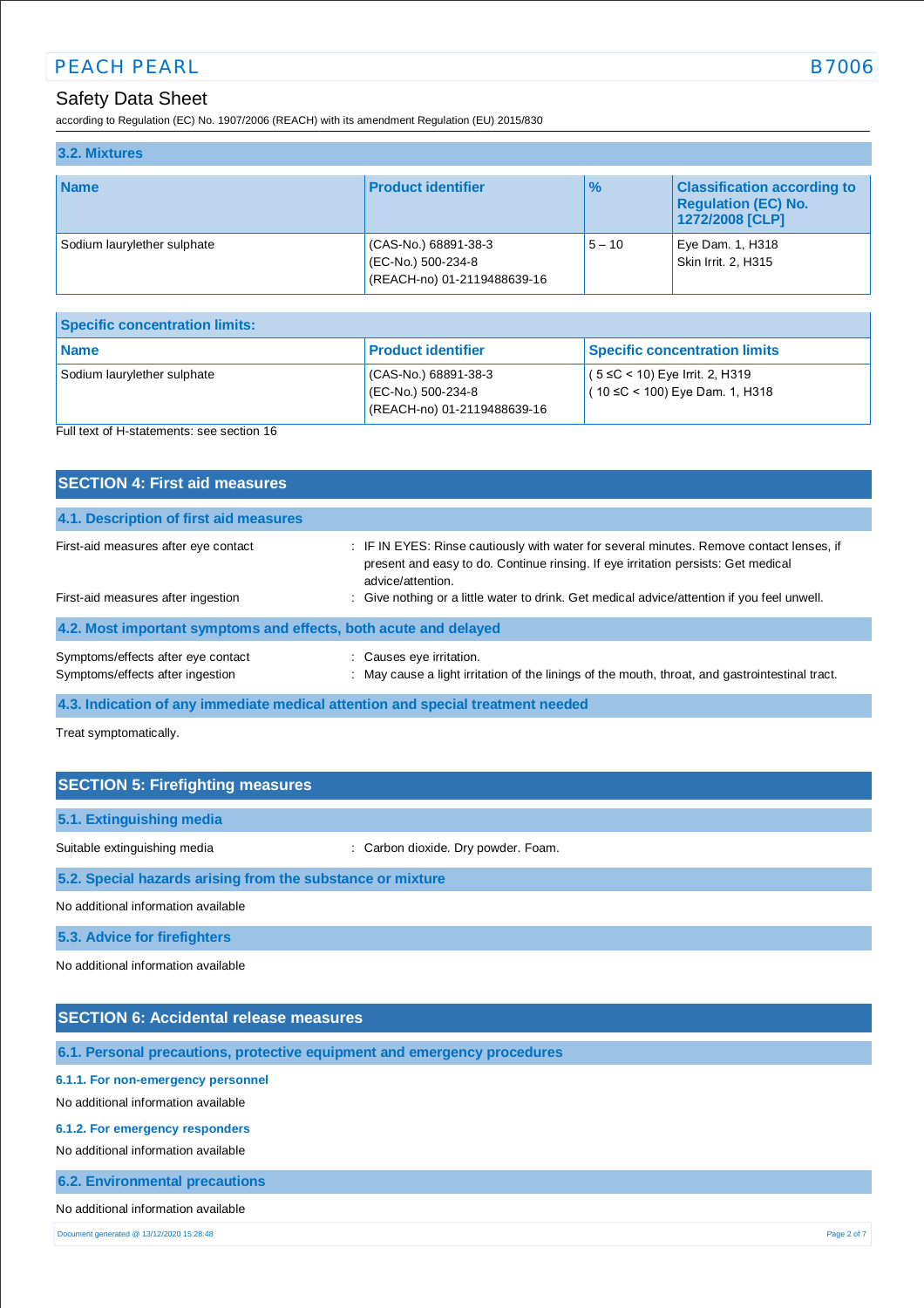## PEACH PEARL B7006

## Safety Data Sheet

according to Regulation (EC) No. 1907/2006 (REACH) with its amendment Regulation (EU) 2015/830

|                 | 6.3. Methods and material for containment and cleaning up |  |
|-----------------|-----------------------------------------------------------|--|
| For containment | : Collect spillage.                                       |  |

- Methods for cleaning up : Soak up spills with inert solids, such as clay or diatomaceous earth as soon as possible.
- 

**6.4. Reference to other sections**

For further information refer to section 8: "Exposure controls/personal protection". For further information refer to section 13.

## **SECTION 7: Handling and storage**

### **7.1. Precautions for safe handling**

### No additional information available

| 7.2. Conditions for safe storage, including any incompatibilities |                                                                                                                                                                 |
|-------------------------------------------------------------------|-----------------------------------------------------------------------------------------------------------------------------------------------------------------|
| Technical measures<br>Storage conditions<br>Incompatible products | : Does not require any specific or particular technical measures.<br>: Keep container closed when not in use.<br>: Oxidizing agent. Strong acids. Strong bases. |
| 7.3. Specific end use(s)                                          |                                                                                                                                                                 |
| No additional information available                               |                                                                                                                                                                 |

## **SECTION 8: Exposure controls/personal protection**

## **8.1. Control parameters**

### **8.1.1 National occupational exposure and biological limit values**

No additional information available

#### **8.1.2. Recommended monitoring procedures**

No additional information available

#### **8.1.3. Air contaminants formed**

No additional information available

#### **8.1.4. DNEL and PNEC**

No additional information available

#### **8.1.5. Control banding**

No additional information available

#### **8.2. Exposure controls**

### **8.2.1. Appropriate engineering controls**

No additional information available

#### **8.2.2. Personal protection equipment**

No additional information available

#### **8.2.3. Environmental exposure controls**

No additional information available

## **SECTION 9: Physical and chemical properties**

## **9.1. Information on basic physical and chemical properties**

Physical state : Liquid Appearance : Mobile liquid. Colour : dark orange. Odour : pleasant fruity.

- 
- 
-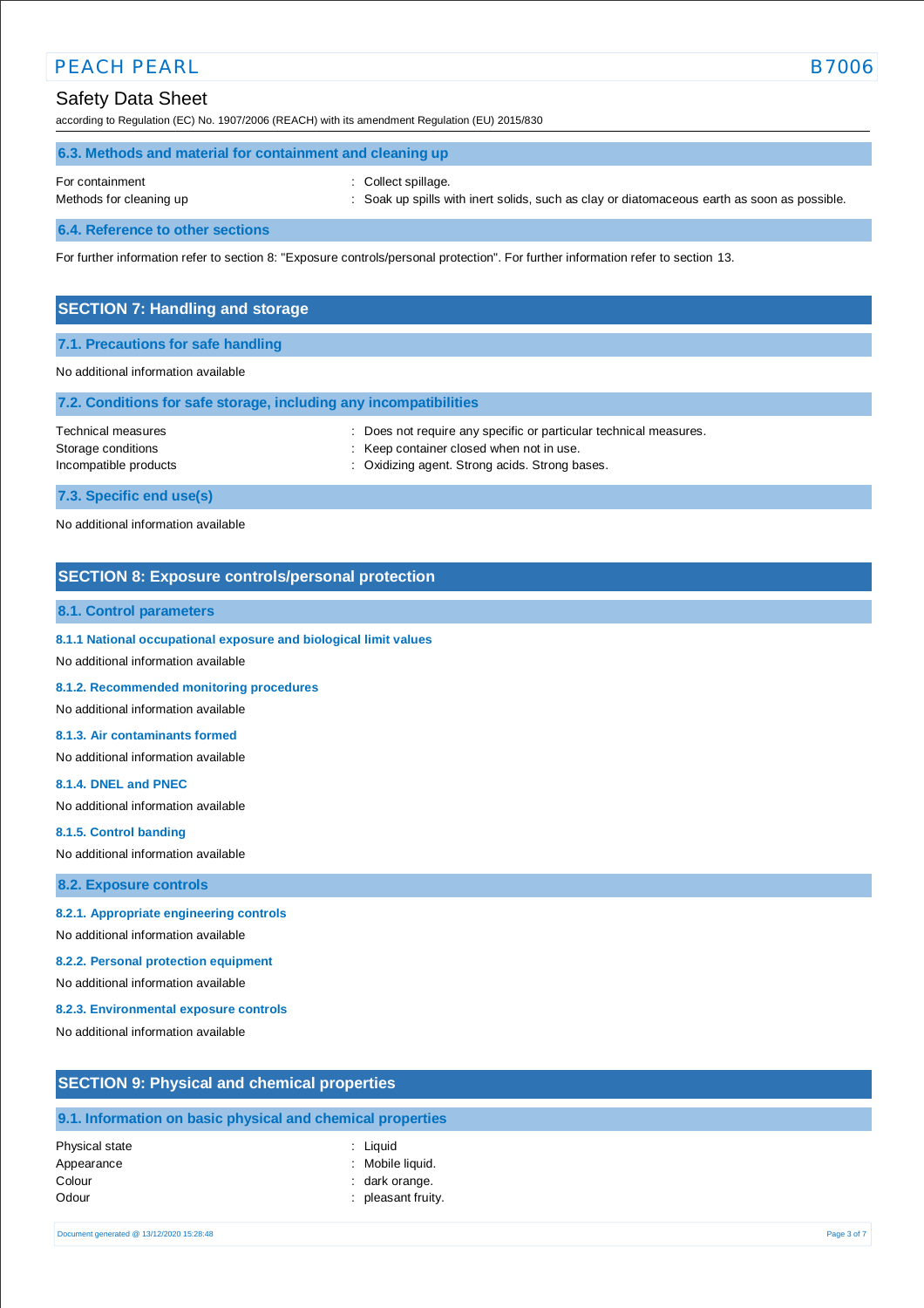## Safety Data Sheet

according to Regulation (EC) No. 1907/2006 (REACH) with its amendment Regulation (EU) 2015/830

| Odour threshold<br>рH<br>Relative evaporation rate (butylacetate=1) | ÷. | No data available<br>6.5<br>No data available |
|---------------------------------------------------------------------|----|-----------------------------------------------|
| Melting point                                                       |    | No data available                             |
| Freezing point                                                      |    | No data available                             |
| Boiling point                                                       |    | $\geq 100$ °C                                 |
| Flash point                                                         |    | No data available                             |
| Auto-ignition temperature                                           |    | No data available                             |
| Decomposition temperature                                           |    | No data available                             |
| Flammability (solid, gas)                                           |    | No data available                             |
| Vapour pressure                                                     |    | No data available                             |
| Relative vapour density at 20 °C                                    |    | No data available                             |
| Relative density                                                    |    | : 1.01                                        |
| Solubility                                                          |    | Soluble in water.                             |
| Partition coefficient n-octanol/water (Log Pow)                     |    | No data available                             |
| Viscosity, kinematic                                                |    | No data available                             |
| Viscosity, dynamic                                                  |    | No data available                             |
| Explosive properties                                                |    | No data available                             |
| Oxidising properties                                                |    | No data available                             |
| Explosive limits                                                    |    | No data available                             |

## **9.2. Other information**

No additional information available

## **SECTION 10: Stability and reactivity**

## **10.1. Reactivity**

The product is non-reactive under normal conditions of use, storage and transport.

### **10.2. Chemical stability**

Stable under normal conditions of use.

**10.3. Possibility of hazardous reactions**

No dangerous reactions known under normal conditions of use.

**10.4. Conditions to avoid**

None under recommended storage and handling conditions (see section 7).

**10.5. Incompatible materials**

None under normal use.

**10.6. Hazardous decomposition products**

Under normal conditions of storage and use, hazardous decomposition products should not be produced.

## **SECTION 11: Toxicological information**

| 11.1 Information on toxicological effects |                             |             |
|-------------------------------------------|-----------------------------|-------------|
| Acute toxicity (oral)                     | : Not classified            |             |
| Acute toxicity (dermal)                   | : Not classified            |             |
| Acute toxicity (inhalation)               | : Not classified            |             |
| Skin corrosion/irritation                 | : Not classified<br>pH: 6.5 |             |
| Serious eye damage/irritation             | : Not classified<br>pH: 6.5 |             |
| Respiratory or skin sensitisation         | : Not classified            |             |
| Germ cell mutagenicity                    | : Not classified            |             |
| Document generated @ 13/12/2020 15:28:48  |                             | Page 4 of 7 |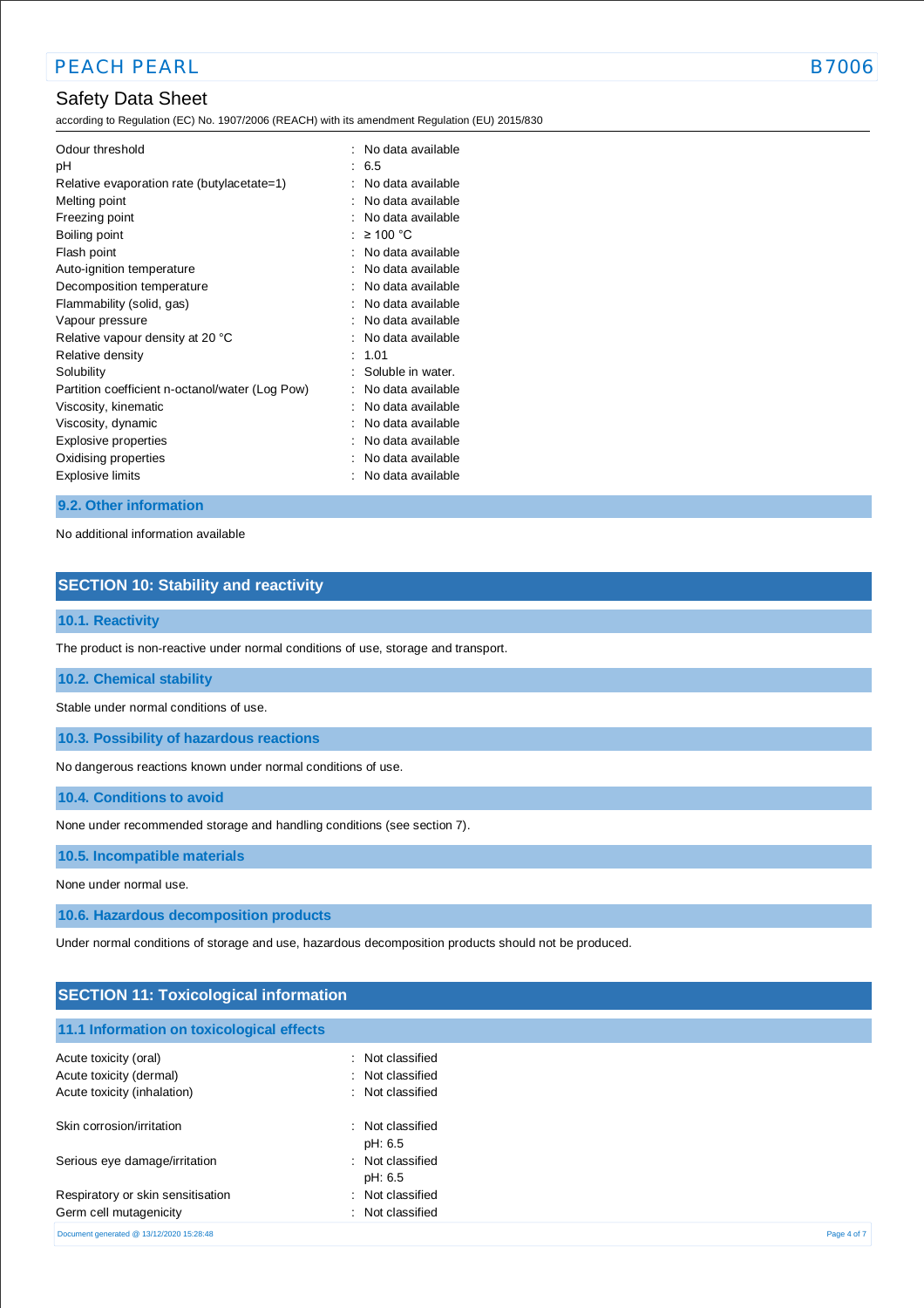## PEACH PEARL **B7006**

## Safety Data Sheet

according to Regulation (EC) No. 1907/2006 (REACH) with its amendment Regulation (EU) 2015/830

| Carcinogenicity        | : Not classified |
|------------------------|------------------|
| Reproductive toxicity  | Not classified   |
| STOT-single exposure   | : Not classified |
| STOT-repeated exposure | : Not classified |
| Aspiration hazard      | : Not classified |

## **SECTION 12: Ecological information**

## **12.1. Toxicity**

| Hazardous to the aquatic environment, short-term | : Not classified |
|--------------------------------------------------|------------------|
| (acute)                                          |                  |
| Hazardous to the aquatic environment, long-term  | : Not classified |
| (chronic)                                        |                  |

## **12.2. Persistence and degradability**

No additional information available

**12.3. Bioaccumulative potential**

No additional information available

**12.4. Mobility in soil**

No additional information available

**12.5. Results of PBT and vPvB assessment**

No additional information available

**12.6. Other adverse effects**

No additional information available

## **SECTION 13: Disposal considerations**

**13.1. Waste treatment methods**

No additional information available

## **SECTION 14: Transport information**

In accordance with ADR / IMDG / IATA

| 14.1 UN number                                                                           |                                                                     |  |
|------------------------------------------------------------------------------------------|---------------------------------------------------------------------|--|
| UN-No. (ADR)<br>UN-No. (IMDG)<br>UN-No. (IATA)                                           | $\therefore$ Not applicable<br>: Not applicable<br>: Not applicable |  |
| 14.2. UN proper shipping name                                                            |                                                                     |  |
| Proper Shipping Name (ADR)<br>Proper Shipping Name (IMDG)<br>Proper Shipping Name (IATA) | : Not applicable<br>: Not applicable<br>: Not applicable            |  |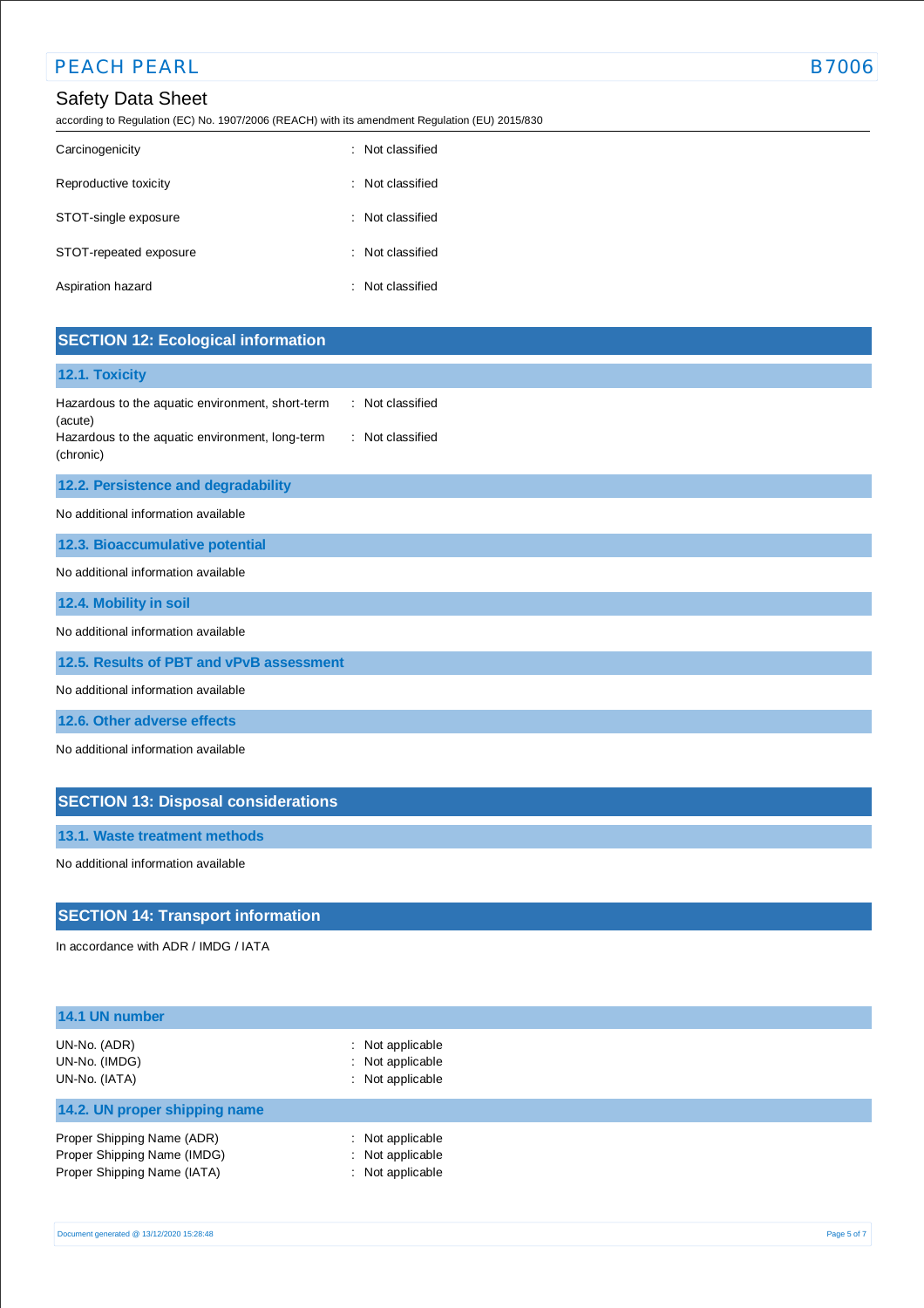according to Regulation (EC) No. 1907/2006 (REACH) with its amendment Regulation (EU) 2015/830

| 14.3. Transport hazard class(es)                                       |                                                          |
|------------------------------------------------------------------------|----------------------------------------------------------|
| <b>ADR</b><br>Transport hazard class(es) (ADR)                         | : Not applicable                                         |
| <b>IMDG</b>                                                            |                                                          |
| Transport hazard class(es) (IMDG)<br><b>IATA</b>                       | : Not applicable                                         |
| Transport hazard class(es) (IATA)                                      | : Not applicable                                         |
| 14.4. Packing group                                                    |                                                          |
| Packing group (ADR)<br>Packing group (IMDG)<br>Packing group (IATA)    | : Not applicable<br>: Not applicable<br>: Not applicable |
| <b>14.5. Environmental hazards</b>                                     |                                                          |
| Dangerous for the environment<br>Marine pollutant<br>Other information | : No<br>: No<br>: No supplementary information available |
| 14.6. Special precautions for user                                     |                                                          |
| <b>Overland transport</b><br>No data available                         |                                                          |
| <b>Transport by sea</b><br>No data available                           |                                                          |
| A in Angeles and                                                       |                                                          |

**Air transport** No data available

**14.7. Transport in bulk according to Annex II of Marpol and the IBC Code**

Not applicable

## **SECTION 15: Regulatory information**

**15.1. Safety, health and environmental regulations/legislation specific for the substance or mixture**

### **15.1.1. EU-Regulations**

Contains no REACH substances with Annex XVII restrictions

Contains no substance on the REACH candidate list

Contains no REACH Annex XIV substances

Contains no substance subject to Regulation (EU) No 649/2012 of the European Parliament and of the Council of 4 July 2012 concerning the export and import of hazardous chemicals.

Contains no substance subject to Regulation (EU) No 2019/1021 of the European Parliament and of the Council of 20 June 2019 on persistent organic pollutants

### **15.1.2. National regulations**

**United Kingdom**

British National Regulations : Commission Regulation (EU) 2015/830 of 28 May 2015 amending Regulation (EC) No 1907/2006 of the European Parliament and of the Council on the Registration, Evaluation, Authorisation and Restriction of Chemicals (REACH). Regulation(EC) No 1223/2009 on cosmetic products.

## **15.2. Chemical safety assessment**

No additional information available